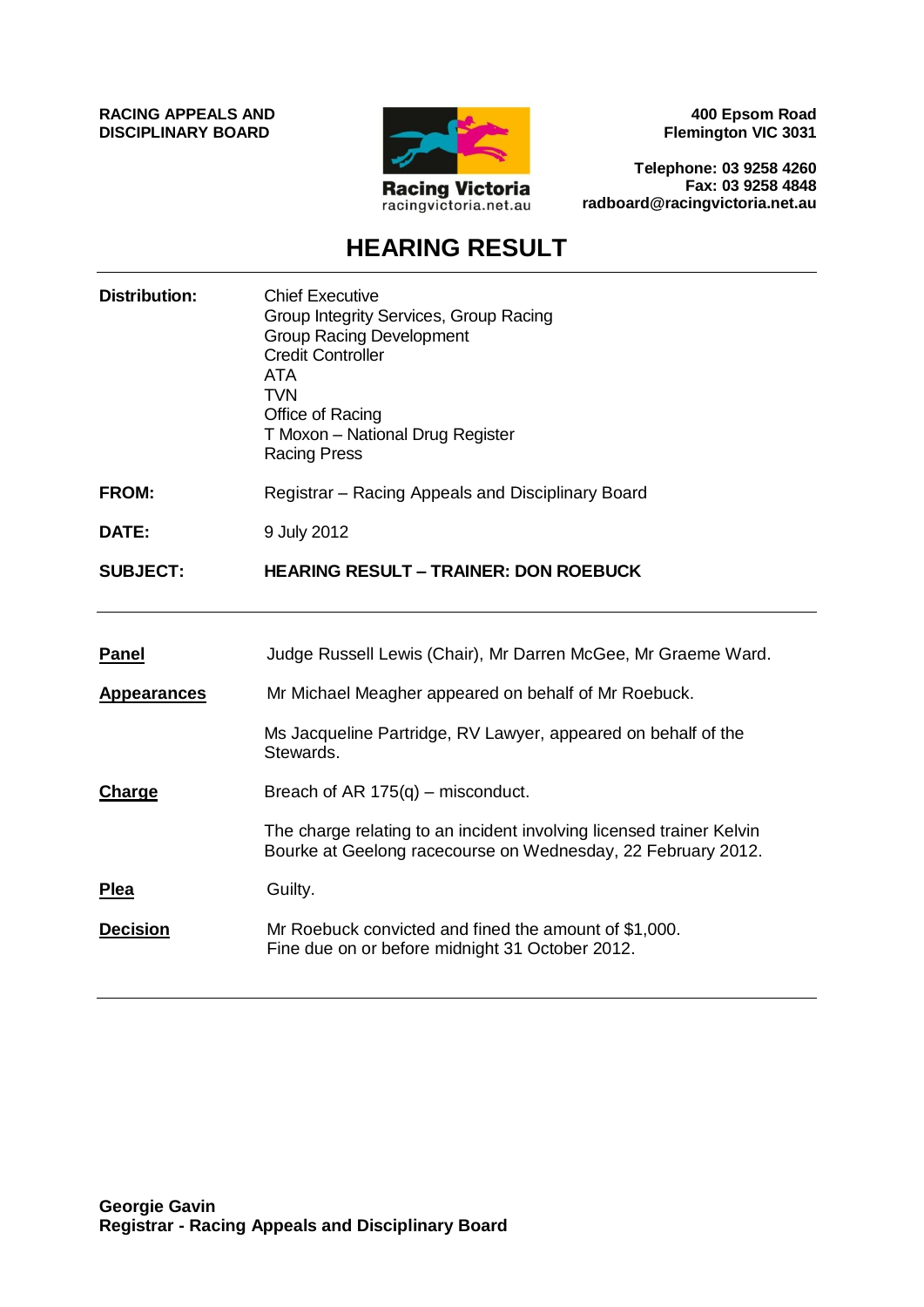# **TRANSCRIPT OF PROCEEDINGS**

### **RACING APPEALS AND DISCIPLINARY BOARD**

\_\_\_\_\_\_\_\_\_\_\_\_\_\_\_\_\_\_\_\_\_\_\_\_\_\_\_\_\_\_\_\_\_\_\_\_\_\_\_\_\_\_\_\_\_\_\_\_\_\_\_\_\_\_\_\_\_\_\_\_\_\_\_

**HIS HONOUR JUDGE R.P.L. LEWIS, Chairman MR D. McGEE MR G. WARD**

#### **EXTRACT OF PROCEEDINGS**

**DECISION**

**TRAINER: DON ROEBUCK**

#### **MELBOURNE**

#### **MONDAY, 9 JULY 2012**

MR J. PARTRIDGE appeared on behalf of the RVL Stewards

MR M. MEAGHER appeared on behalf of the Appellant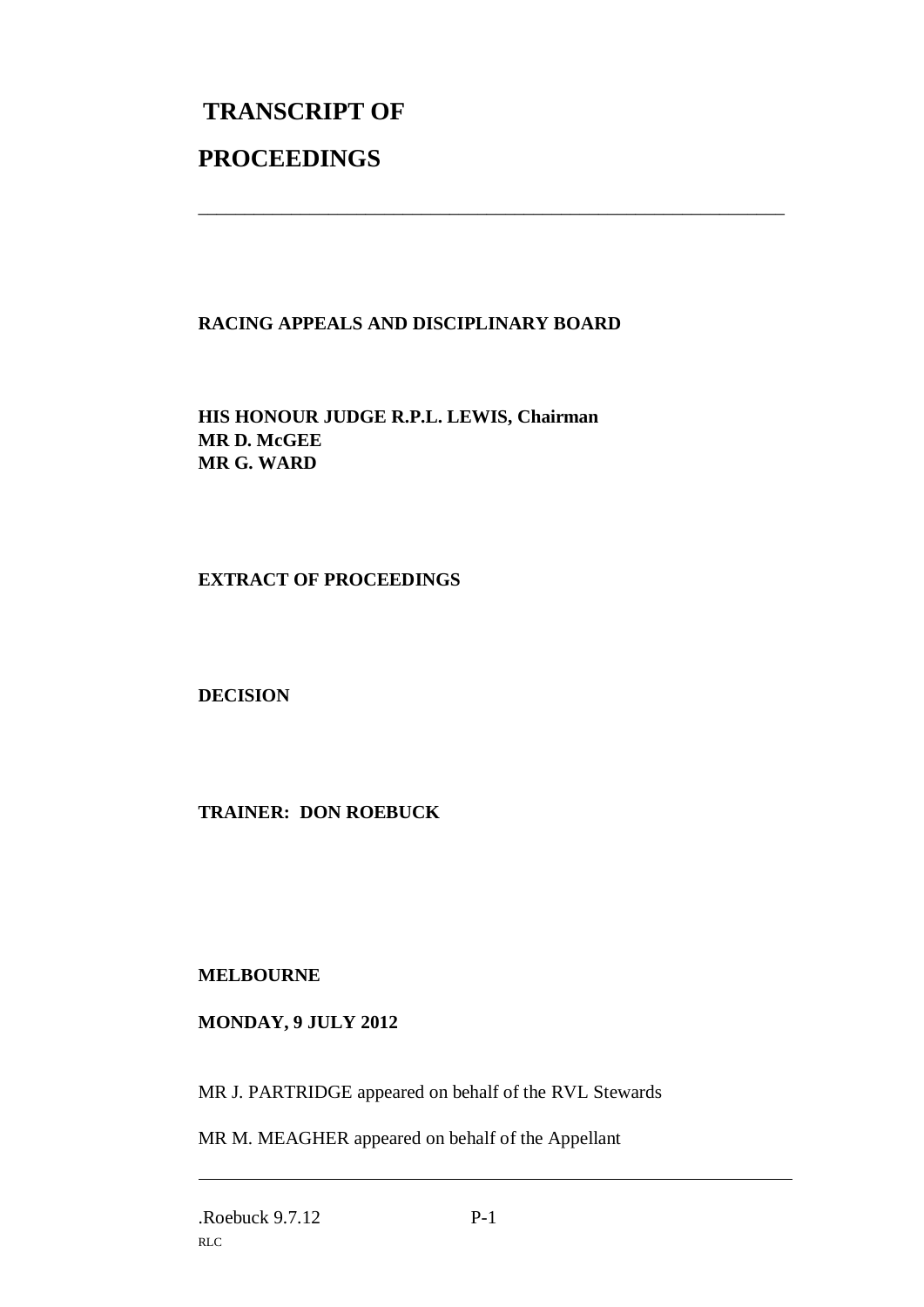CHAIRMAN: In this case, Mr Don Roebuck has pleaded guilty to the charge of misconduct and the Board of course takes that matter into account, although from a reading of the transcript, it seems that it is but a recognition of the inevitable had the case gone on for hearing.

Nevertheless the Board is satisfied that Mr Roebuck has exhibited moral contrition for what he did. The Board takes into account the fact that he has no prior convictions of any kind in the racing industry and has been a trainer for a very long time. The Board accepts that there was considerable provocation in this case by Mr Bourke, the victim. The Board is satisfied that Mr Roebuck's actions in assaulting Bourke was out of character, accepting the number of references provided by his solicitor, Mr Meagher. One other matter to which I should refer is that it would follow that the Board thinks and is satisfied in fact that Mr Roebuck is unlikely to reoffend.

Having said that, this is not a trifling offence, it is a serious offence. It reflects upon the industry and to that extent, punishment should reflect the Board's denunciation of this type of conduct. There is an aggravating feature in that the assault occurred in a stall next to a tethered horse which broke its tethering which could have had considerably serious consequences had the horse got away.

The Board must take into account the principle of general deterrence. It is quite unacceptable that people in the position of Mr Roebuck and Mr Bourke should engage in this type of conduct and as I have said, denunciation of the